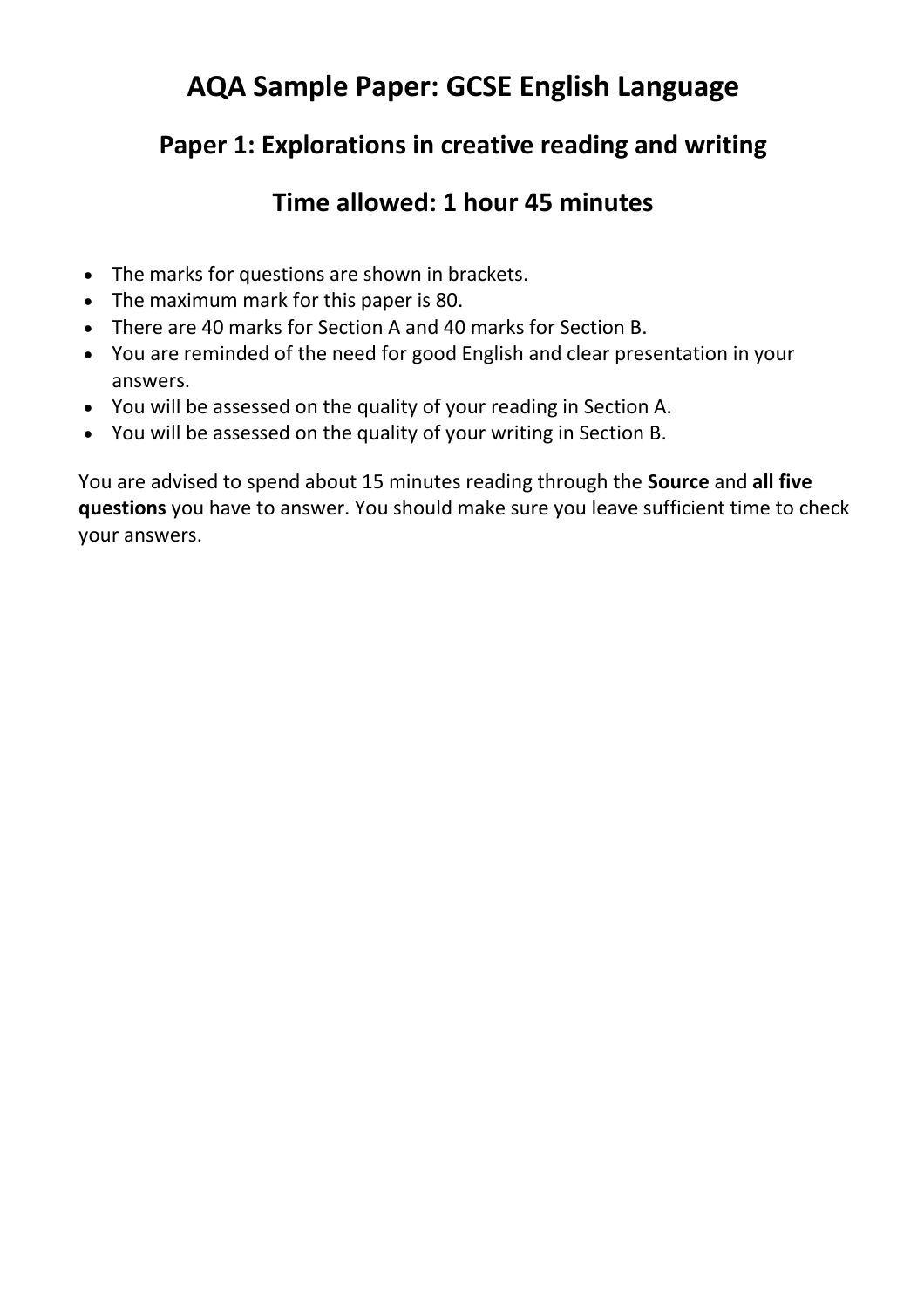# **Source A**

This extract is from a novel by Yann Martel. In this section the central character, Pi, is on a sinking ship. The ship is carrying the animals belonging to Pi's father, who owns a zoo.

#### *Life of Pi*

- Inside the ship, there were noises. Deep structural groans. I stumbled and fell. No harm done. I got
- up. With the help of the handrails I went down the stairwell four steps at a time. I had gone down
- 3 just one level when I saw water. Lots of water. It was blocking my way. It was surging from below
- like a riotous crowd, raging, frothing and boiling. Stairs vanished into watery darkness. I couldn't
- believe my eyes. What was this water doing here? Where had it come from? I stood nailed to the
- spot, frightened and incredulous and ignorant of what I should do next. Down there was where my family was.
- I ran up the stairs. I got to the main deck. The weather wasn't entertaining any more. I was very
- afraid. Now it was plain and obvious: the ship was listing badly. And it wasn't level the other way
- either. There was a noticeable incline going from bow to stern. I looked overboard. The water
- didn't look to be eighty feet away. The ship was sinking. My mind could hardly conceive it. It was
- as unbelievable as the moon catching fire.
- Where were the officers and the crew? What were they doing? Towards the bow I saw some men
- running in the gloom. I thought I saw some animals too, but I dismissed the sight as illusion crafted
- by rain and shadow. We had the hatch covers over their bay pulled open when the weather was
- good, but at all times the animals were kept confined to their cages. These were dangerous wild
- animals we were transporting, not farm livestock. Above me, on the bridge, I thought I heard
- some men shouting.
- The ship shook and there was that sound, the monstrous metallic burp. What was it? Was it the
- 20 collective scream of humans and animals protesting their oncoming death? Was it the ship itself
- giving up the ghost? I fell over. I got to my feet. I looked overboard again. The sea was rising. The
- waves were getting closer. We were sinking fast.
- I clearly heard monkeys shrieking. Something was shaking the deck, a gaur an Indian wild ox -
- exploded out of the rain and thundered by me, terrified, out of control, berserk. I looked at it,
- dumbstruck and amazed. Who in God's name had let it out?
- 26 I ran for the stairs to the bridge. Up there was where the officers were, the only people on the 27 ship who spoke English, the masters of our destiny here, the ones who would right this wrong. They would explain everything. They would take care of my family and me. I climbed to the middle bridge. There was no one on the starboard side. I ran to the port side. I saw three men, crew members. I fell. I got up. They were looking overboard. I shouted. They turned. They looked at me and at each other. They spoke a few words. They came towards me quickly. I felt gratitude and
- relief welling up in me. I said, "Thank God I've found you. What is happening? I am very scared.
- There is water at the bottom of the ship. I am worried about my family. I can't get to the level
- where our cabins are. Is this normal? Do you think-"
- One of the men interrupted me by thrusting a life jacket into my arms and shouting something in
- Chinese. I noticed an orange whistle dangling from the life jacket. The men were nodding
- vigorously at me. When they took hold of me and lifted me in their strong arms, I thought nothing
- of it. I thought they were helping me. I was so full of trust in them that I felt grateful as they
- carried me in the air. Only when they threw me overboard did I begin to have doubts.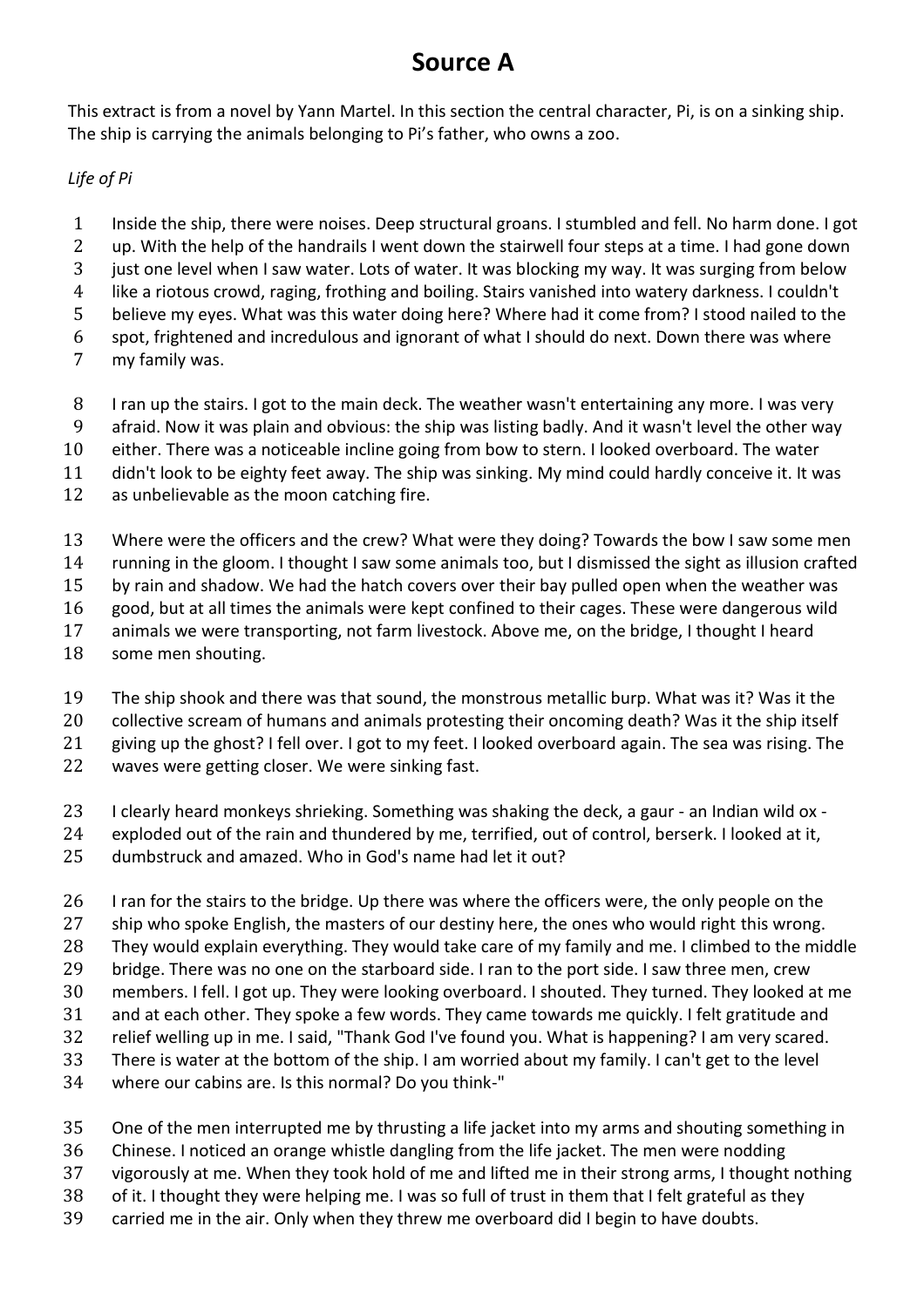### **Section A: Reading**

Answer **all** questions in this section.

You are advised to spend about 45 minutes on this section.

**Q1.** Read again the first part of the Source from **lines 1 to 12**.

List **four** things from this part of the text about the ship.

**[4 marks]**

### **Q2.** Look in detail at this extract from **lines 13 to 25** of the Source:

Where were the officers and the crew? What were they doing? Towards the bow I saw some men running in the gloom. I thought I saw some animals too, but I dismissed the sight as illusion crafted by rain and shadow. We had the hatch covers over their bay pulled open when the weather was good, but at all times the animals were kept confined to their cages. These were dangerous wild animals we were transporting, not farm livestock. Above me, on the bridge, I thought I heard some men shouting.

The ship shook and there was that sound, the monstrous metallic burp. What was it? Was it the collective scream of humans and animals protesting their oncoming death? Was it the ship itself giving up the ghost? I fell over. I got to my feet. I looked overboard again. The sea was rising. The waves were getting closer. We were sinking fast.

I clearly heard monkeys shrieking. Something was shaking the deck, A gaur-an Indian wild oxexploded out of the rain and thundered by me, terrified, out of control, berserk. I looked at it, dumbstruck and amazed. Who in God's name had let it out?

How does the writer use language here to describe the narrator's fright and confusion?

You could include the writer's choice of:

- words and phrases
- language features and techniques
- sentence forms

**[8 marks]**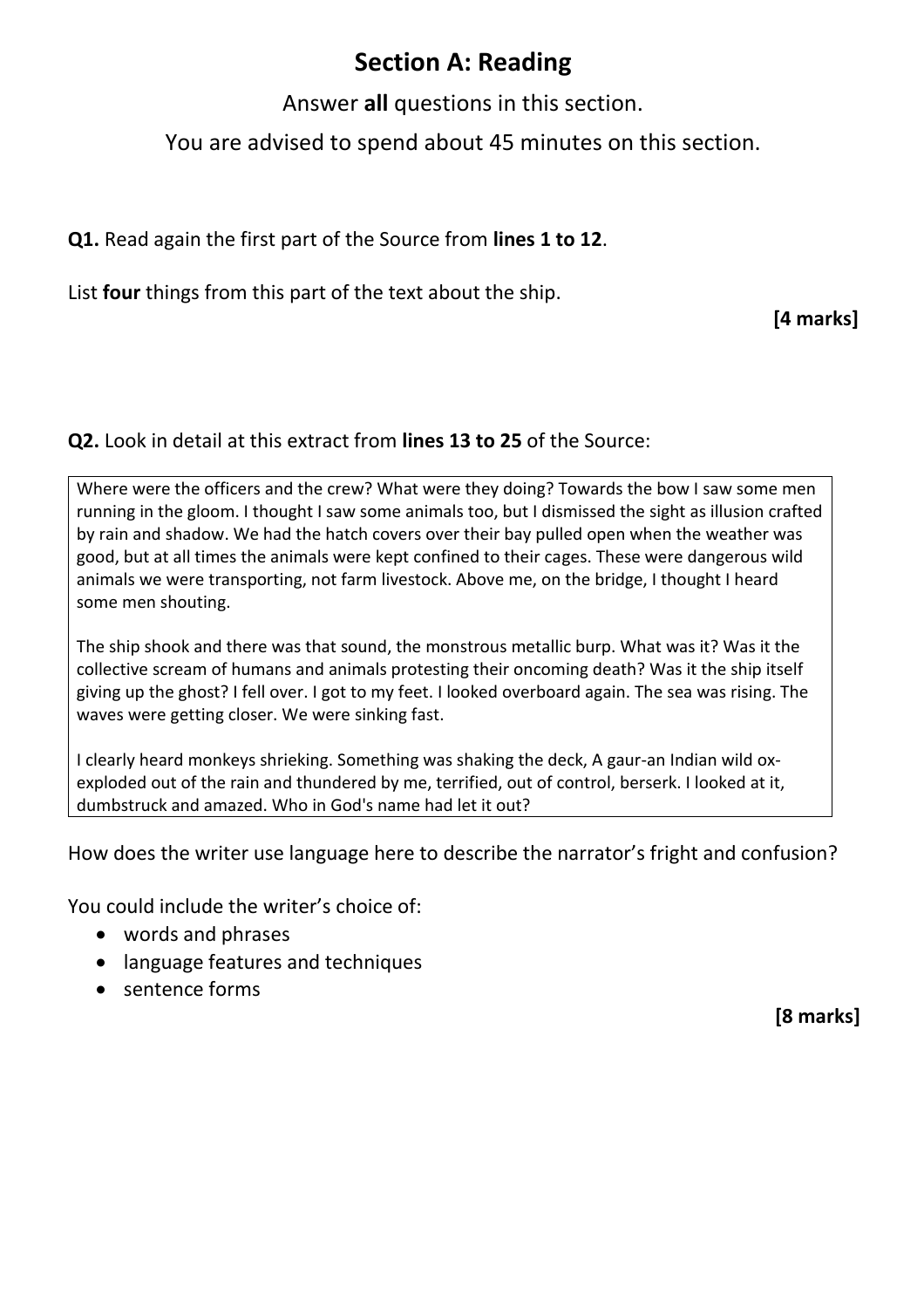**Q3.** You now need to think about the **whole** of the Source.

This extract comes at the end of a chapter.

How has the writer structured the text to interest you as a reader?

You could write about:

- what the writer focuses your attention on at the beginning
- how and why the writer changes this focus as the Source develops
- any other structural features that interest you

**[8 marks]**

**Q4.** Focus this part of your answer on the second part of the Source from **line 19 to the end**.

A student, having read this section of the text, said: 'The writer makes the reader feel sympathetic for the narrator.'

To what extent do you agree?

In your response, you could:

- write about your own impressions of the narrator
- evaluate how the writer has created these impressions
- support your opinions with references to the text

**[20 marks]**